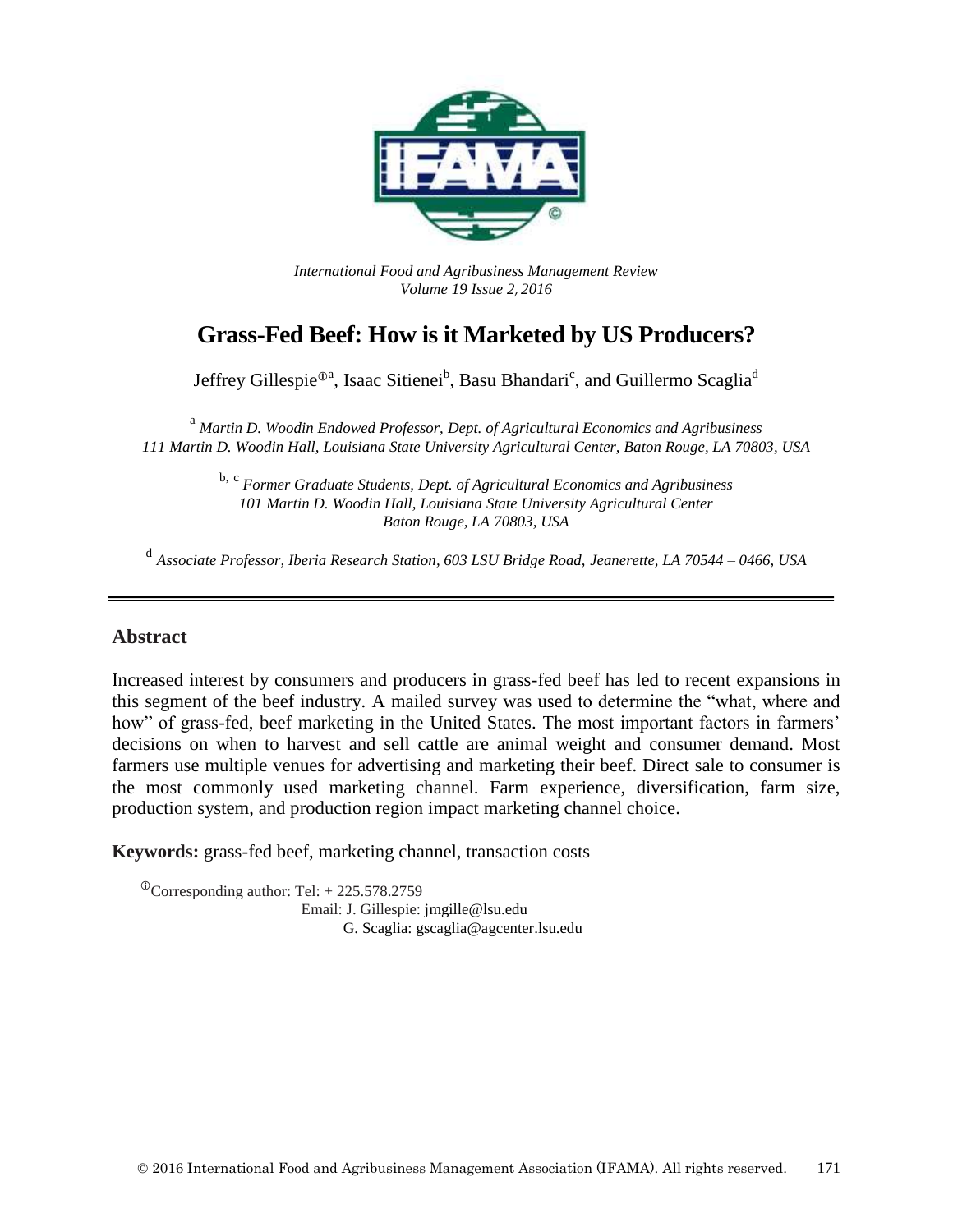## **Introduction**

The grass-fed beef segment of the US beef industry has garnered increased interest among consumers and farmers in recent years. The interest among consumers has resulted primarily from health, environmental, animal welfare, and local agricultural production concerns while the greater interest among farmers has resulted from perceptions of increased consumer demand, the potential for profitable production, and a desire for involvement in sustainable agricultural systems. Because grass-fed beef represents a small percentage of the total beef sold in the United States formalized markets have not been extensively developed. Thus, for grass-fed beef farmers, marketing is a critically important activity.

Much of the grass-fed beef sold in recent years has been marketed via direct sale from farmer to consumer on the farm or via farmer's markets, as well as via direct sale to restaurants and grocery stores. The extent of knowledge, however, of (1) how farmers decide when to market grass-fed beef, (2) forms in which the beef is marketed, (3) how farmers advertise their beef, (4) the primary sources of information for determining grass-fed beef prices, and (5) the marketing channels used for grass-fed beef is still low. This paper provides information on each of these issues. As demand for this beef product continues to expand, post-farm gate agricultural businesses will continue to respond as restaurants and retailers seek to procure adequate quantities of quality grass-fed beef for their customers. Post-farm gate agricultural businesses, current grass-fed beef producers, and potential grass-fed beef producers need information on current marketing practices used if they are to determine how to proceed in marketing and/or procuring product and coordinating marketing efforts.

Grass-fed beef currently commands a small percentage of the beef market, with Gwin (2009) estimating that less than 0.5% of the US beef herd was under a grass-fed system. Furthermore, most of the grass-fed beef farms are relatively small-scale, with results of our survey showing that the mean and median grass-fed beef farm raised forty and sixteen animals, respectively, to slaughter weight in 2012. The small-scale nature of the industry and thinness of markets suggest this industry produces a niche product, with producers using a number of different marketing outlets from direct-to-consumer to marketing directly to grocery stores and restaurants. Marketing grass-fed beef animals via conventional auction would not be common since few auction buyers would pay premium prices for the grass-fed label.

Claim standards for grass-fed ruminant livestock production were defined in the Federal Register (2007) as involving the feeding of grass and forage for the lifetime of the animal, with the exception of milk before weaning. Grasses, forbs, cereal grain crops in their vegetative pre-grain state, and browse constitute the entire diet. Grain and grain byproducts cannot be fed. Acceptable forms in which harvested forage may be fed include balage, haylage, hay, silage, crop residue without grain, and other roughage sources. Routine vitamin supplementation and minerals can be fed. The American Grassfed Association's (2014) standards for certification stipulate that the animals can be fed only grass and forage from weaning until slaughter, animals must be on pasture and not confined in feedlots, no growth hormones or antibiotics may be used, and animals must be "born and raised on American family farms." Thus, the USDA definition and the American Grassfed Association definition are similar in that animals must be fed only grass and forage post-weaning, but the latter is more stringent in that it disallows the use of growth hormones and antibiotics and requires that the animals be from American family farms.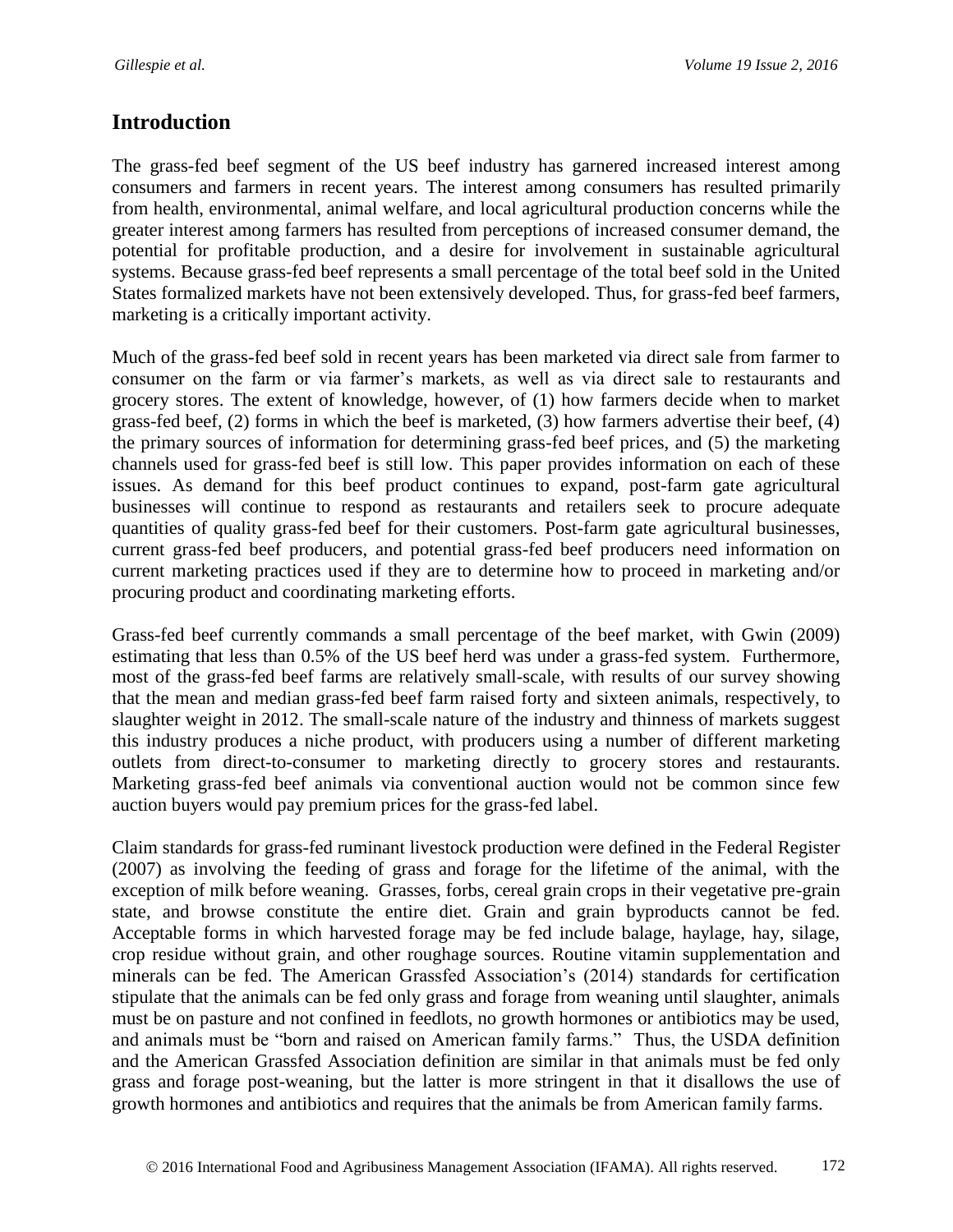System differences between grass-fed and grain-fed beef operations have resulted in differences in beef nutrient composition (Dayley et al. 2010; Leheska et al. 2008), with perhaps the most notable differences being the fat content. According to Dayley et al.'s (2010) review of grass-fed beef nutrition studies, grass-fed diets generally improve the antioxidant and fatty acid profiles of beef. Product differences from "conventional" grain-fed beef are a basis on which grass-fed beef is marketed to consumers.

### *Previous Grass-Fed Beef Marketing Studies*

Most of the previous grass-fed beef marketing research has dealt with consumer preferences using experimental auctions (Umberger et al. 2002, Umberger et al. 2009; Xue et al. 2010), taste panels (Sitz et al. 2005), conjoint analysis (McKluskey et al. 2005), or contingent valuation methods (Conner and Oppenheim 2008). Overall, grain-fed beef has generally received more favorable sensory scores, though grass-fed beef has been preferred by some consumers (Umberger et al. 2002). Studies have shown health information to be of significant importance in determining willingness-to-pay for grass-fed beef (Conner and Oppenheim 2008; Umberger et al. 2009). Conner and Oppenheim (2008) found that consumers generally agreed that pasture-raised products were better for animal welfare, more environmentally friendly, and healthier to eat. Overall, the whole of this work appears to suggest that though most consumers prefer the taste of grain-fed beef, a market exists for grass-fed beef particularly because of its health and perceived sustainability benefits relative to grain-fed beef.

Martin and Rogers (2004) suggested that a number of challenges will need to be overcome for grass-fed beef to move from a niche product to wider acceptance, further asserting that innovative marketing promotion touting the health benefits of grass-fed beef could impact consumption. It seems that such promotion would need to originate at the farm level since there are few branded grass-fed beef products. We are aware of few studies that have addressed farmer marketing of grass-fed beef (Lozier et al. 2004; Steinberg and Comerford 2009). Lozier et al. (2004) surveyed 149 producers of "pasture-finished" beef in the United States and Canada. A slight majority sold their product seasonally versus year-round, with most selling to local individuals, followed by independent stores, followed by restaurants. They also determined the form in which most farmers sold their product, the price premium they received relative to conventional beef, and how the farmers advertised. Steinberg and Comerford (2009) conducted case studies of twenty-six grass-fed beef producers in the Northeastern United States. The marketing-related concerns they addressed were criteria for harvest, product packaging, and advertising. Our results build on those of Steinberg and Comerford (2009) and Lozier et al. (2004), providing more extensive and up-to-date estimates of marketing behavior in the industry. Furthermore, we provide insight into the types of producers using various marketing outlets.

The objectives of this study are to determine: (1) the importance of various factors farmers consider in deciding when to harvest or sell grass-fed cattle, (2) the percentages of farms selling grass-fed beef in various forms, (3) the methods whereby grass-fed beef farmers advertise their beef product, (4) the primary sources of market price information for grass-fed beef, (5) the marketing channels farmers use for selling their beef, and (6) the drivers of choice of marketing channel.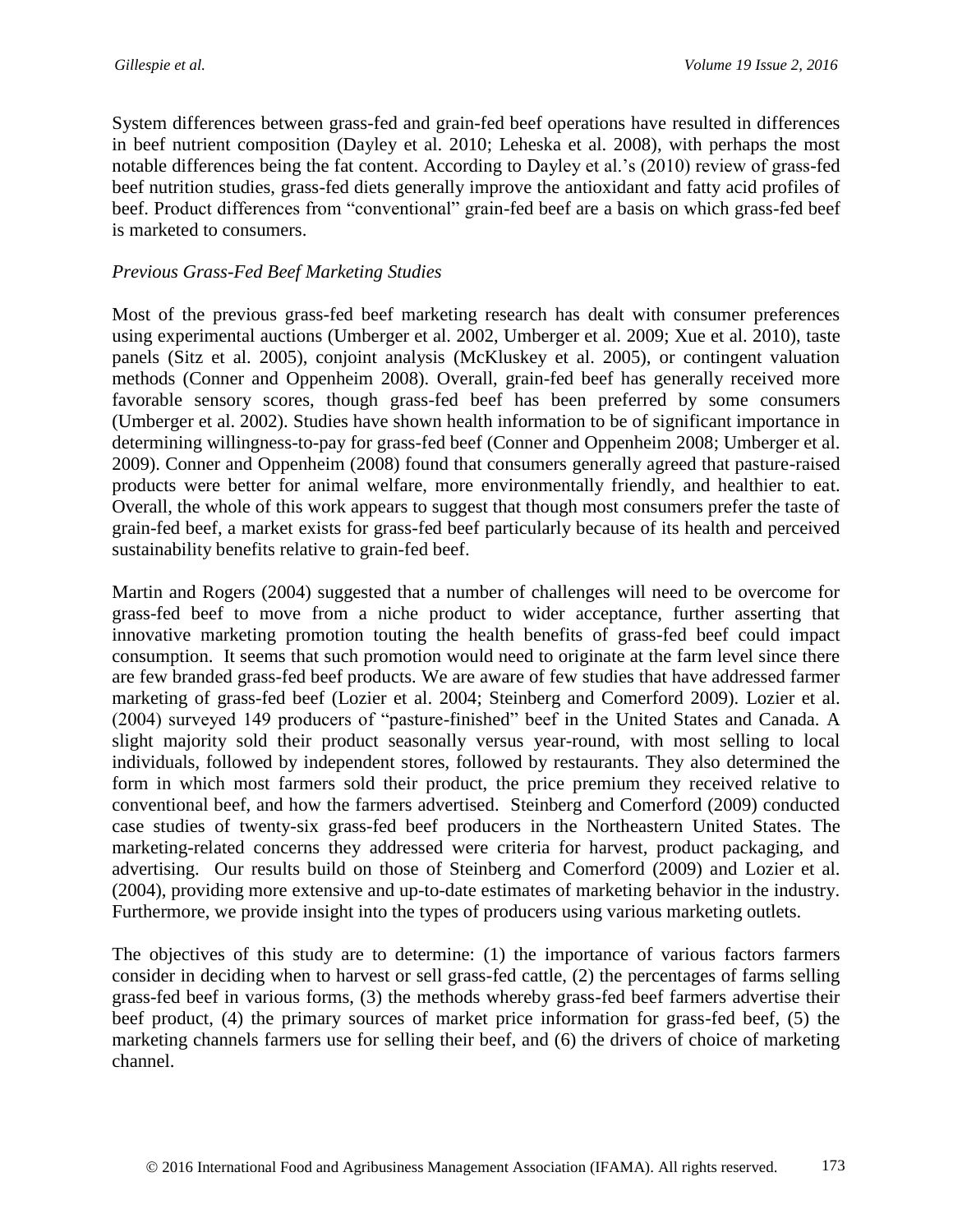## **Methods**

### *Mail Survey*

A mail survey questionnaire was developed during 2013 to be administered to US grass-fed beef farmers. The ten-page questionnaire included questions dealing with farm structure, adoption of technology and management systems, animal selection for grass finishing, pasture and grazing management, reasons for entering grass-fed beef production, goal structure of grass-fed beef producers, marketing practices used, challenges facing grass-fed beef producers, and general demographic and farm financial information. A list of grass-fed beef farmers for survey was developed via an extensive Internet search of websites such as eatwild.com, the American Grassfed Association, Market Maker, general search of the Internet for farms individually advertising grass-fed beef, and other sites that might contain grass-fed beef farmer addresses. A total of 1,052 grass-fed beef farmer addresses were found. Dillman et al.'s (2009) tailored design method was followed in designing the survey. Farmers were first sent a personalized letter, questionnaire, and business-reply envelope via first class mail in July, 2013. Two weeks later, they were sent a postcard reminder. Two weeks hence, a second personalized reminder letter, questionnaire, and business-reply envelope were sent. Finally, two weeks later, another postcard reminder was sent. A total of 384 surveys were received. Considering returns that were either bad addresses or where the producer was no longer involved in grass-fed beef production, this constitutes an overall return rate of 41%.

Upon beginning this study, we did not have a good estimate of the total number of grass-fed beef farms in the United States, as the US Census of Agriculture has not published these numbers. Lozier et al. (2004) generated a list of 300 US and Canadian grass-fed beef farmers from Internet searches and other solicitation in 2001. A total of 187 grass-fed beef farms are included on the American Grass-Fed Association (2014) website. Our list of 384 respondents includes producers from all 50 states with the exceptions of AK, DE, HI, ND, and VT. Of the 187 grass-fed beef farms listed on the American Grassfed Association website, only one is listed in one of those four states, suggesting that these are not major grass-fed beef producing states. Overall, the distribution of our sample of grass-fed beef farms among states appears to be as one would expect from the population based upon observation of areas with greater interest in grass-fed beef (i.e., the Northeastern and Pacific Coast states).

A number of our survey questions asked respondents to characterize their marketing practices. Farmers were asked, "Which of the following terms would apply to the grass-fed beef produced by animals on your farm? (Circle all that apply)," with terms including Natural, Antibiotic-free, Hormone-free, Local, Lean, and Tender. Note that while some grass-fed beef marketers claim "hormone-free" beef, this label is not approvable by the USDA for meats. With sufficient documentation, "No hormones administered" may be approved by USDA for beef.

Respondents were asked, "How important are the following factors in your decision of when to harvest or sell your cattle?" The factors included: (1) market price, (2) immediate need for cash, (3) age of the animal, (4) weight of the animal, (5) body frame, (6) availability of forages (hay/pasture), (7) consumer demand, and (8) time of the year. Potential responses were elicited using a four-point Likert scale, including not important at all, somewhat important, very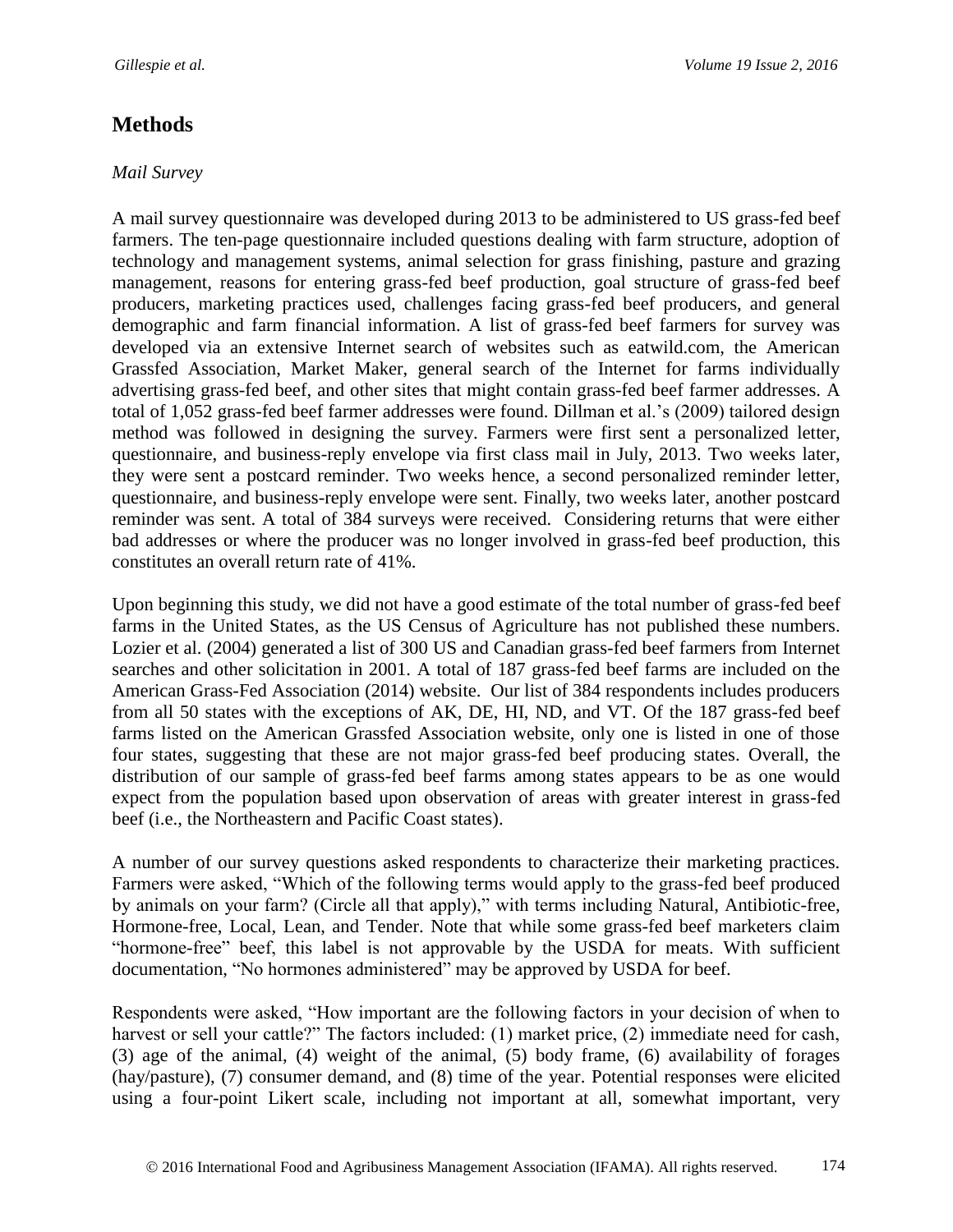important, and highly important. Asun et al. (2015) reviewed literature on the number of points that should be used in a Likert scale, acknowledging the contrasting opinions provided by previous studies. They suggest that four to seven points are most commonly used, with the need to avoid too few points (two or three) and a general lack of increased validity when increasing the number to more than seven. Some studies have suggested "balanced" scales where equal numbers of positive and negative responses are provided (Friedman and Amoo 1999). Studies have also discussed the semantic properties of adjectives used in Likert scales (e.g. Myers and Warner 1968; Mittelstaedt 1971).

Farmers who indicated they had sold grass-fed beef as meat in 2012 were asked, "In which form was the beef sold? (Circle all that apply)," with options whole carcass, whole side, quarter, mixed quarter, box – different sized, individual cut, hamburger, and other. Respondents were asked, "How do you advertise your product?," with options word-of-mouth, radio and/or TV, newspaper or magazine, Internet, email, direct mail, telephone, I do not advertise, and other. They were then asked, "What are your primary sources of information for market prices for grass-fed beef?," with options including other farmers; extension service; farm organizations; TV, radio or magazines; Internet; and other. It is noted that USDA-Agricultural Marketing Service began providing a monthly grass-fed beef report including prices for US grass-fed beef. The report, however, became available after the survey was complete. A survey conducted today would include the report as an option for sourcing grass-fed beef prices. Finally, respondents were asked, "Which of the following marketing channels do you use to sell your beef? (Circle all that apply)," with options direct sale to consumers; online/Internet; cooperative; restaurant; grocery stores; farmer's market; wholesalers and/or retailers; and dealers, brokers or meat packers.

### *Marketing Channel Selection*

In this study, we analyze the adoption of eight different marketing channels for grass-fed beef, as listed in the previous paragraph. One option for estimating the drivers of adoption of each would be to estimate separate probit or logit models for each of the marketing channels. However, in such cases where there are multiple options that may be adopted, the error terms may be correlated and the estimates may not be efficient. The multivariate probit model, which is akin to the seemingly unrelated regression model but used instead for binary outcomes, may be used to overcome this deficiency (Greene 2000).

The multivariate probit model is structured as:

1) 
$$
y_{im}^* = \beta_m' X_m + \varepsilon_{im}, m = 1, ..., M
$$
  
2) 
$$
y_{im} = \begin{cases} 1 \text{ if } y_{im}^* > 0, \text{ and} \\ 0 \text{ otherwise,} \end{cases}
$$

where *M* is the number of equations and  $\varepsilon$  have a multivariate normal distribution with mean vector 0, covariance matrix *R*, and diagonal elements equal to 1. The Geweke-Hajivassiliou-Keane simulator is used to compute probabilities in this model. For more information on the specifics of this model, the reader is referred to Greene (2012). Examples of studies in agricultural economics that have used the multivariate probit model include Fletcher and Terza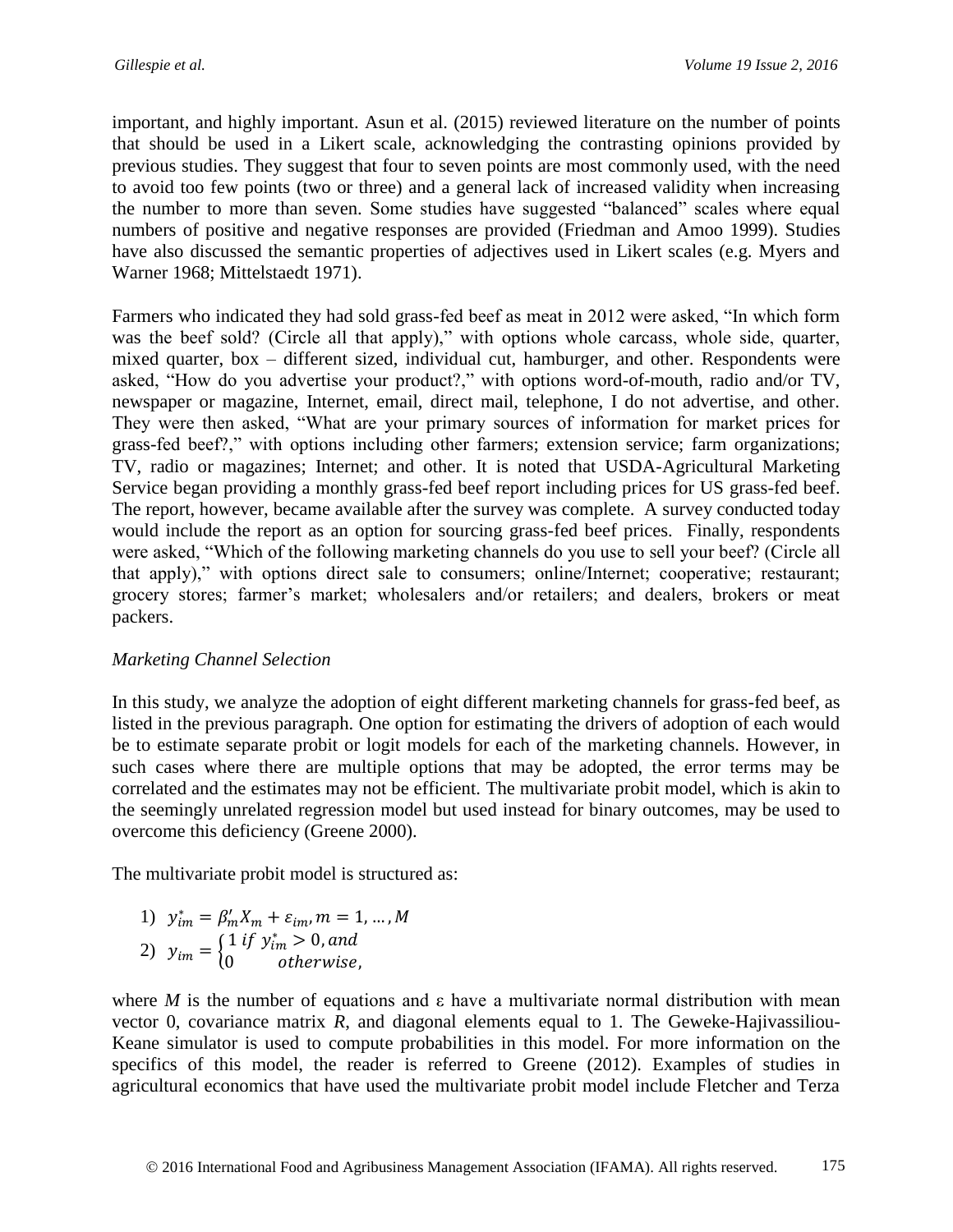(1986) in analyzing marketing alternatives for wheat farmers and Gillespie et al. (2004) in analyzing breeding technology adoption among hog farmers.

In addition to the multivariate probit model, a count data Poisson regression model is used to determine the drivers for the number of marketing channels used by farmers. Given that grassfed beef is closer to a niche product than a commodity and there are few or no established grassfed beef markets in some regions of the United States, farmers must pay close attention to marketing and perhaps sell in multiple markets. The Poisson model is designed to analyze count data, in our case the number of marketing channels used. The Poisson regression model as shown in Greene (2000, 880) is:

3) 
$$
Prob(Y_i = y_i) = \frac{e^{-\lambda_i} \lambda_i^{y_i}}{y_i!}, y_i = 0, 1, 2, ...,
$$

where it is assumed that the  $y_i$ 's are drawn from a Poisson distribution and  $\lambda_i$  is the parameter estimate that is related to the regressors in a log-linear model,  $\ln \lambda_i = \beta'x$ . The Poisson regression model assumes that the variance of  $y_i$  is equal to its mean. In cases of overdispersion where the two are unequal, the negative binomial regression model has been proposed. We tested for overdispersion in the count of marketing channels used using the Lagrange multiplier test as discussed by Greene (2000, 885-886), but did not find evidence of overdispersion. Thus, we use the Poisson model for analyzing the count of marketing channels used.

Independent variables included in the multivariate probit and Poisson regression models include those indicating farmer demographics, farm diversification, farm size, production system, and region. The farmer demographic variable included was the number of years the farmer had been operating the grass-fed beef enterprise. Studies that have found impacts of years of experience on marketing outlet choice have included Park and Lohr (2006) with organic producers, Nyaupane and Gillespie (2011) with crawfish producers, and Sun et al. (2014) with wineries.

Farm and household income diversification measures included in the models were the percentage of household income from off-farm sources (*% Income Off-Farm*) and the percentage of farm income from grass-fed beef (*% Farm Income Grass-Fed*). Studies finding significant relationships between off-farm employment and marketing channel choice have included Gillespie et al. (2004) with cattle producers and Nyaupane and Gillespie (2011) with crawfish producers. Generally, higher percentages of income from off-farm work suggest less time available to devote to management of the farm and, hence, to the grass-fed beef enterprise. This would suggest the selection of fewer marketing channels and avoidance of channels with associated high transaction costs, as originally discussed by Coase (1937) and developed by Williamson (1979). For instance, direct sale to consumers involves individual transactions for most or all sales and, thus, significant time required for negotiation and providing information to individual buyers. Sales to restaurants and grocery stores involves significant transaction costs associated with providing information to the buyer, negotiating contracts whether formal or informal, and perhaps the buyer's monitoring quality, which could impose costs on the seller.

Studies that have found significant relationships between farm enterprise diversification and marketing channel choice have included Gillespie et al. (2004) and Davis and Gillespie (2007). Farm diversification can be used as a risk management tool (Robison and Barry 1987). Use of a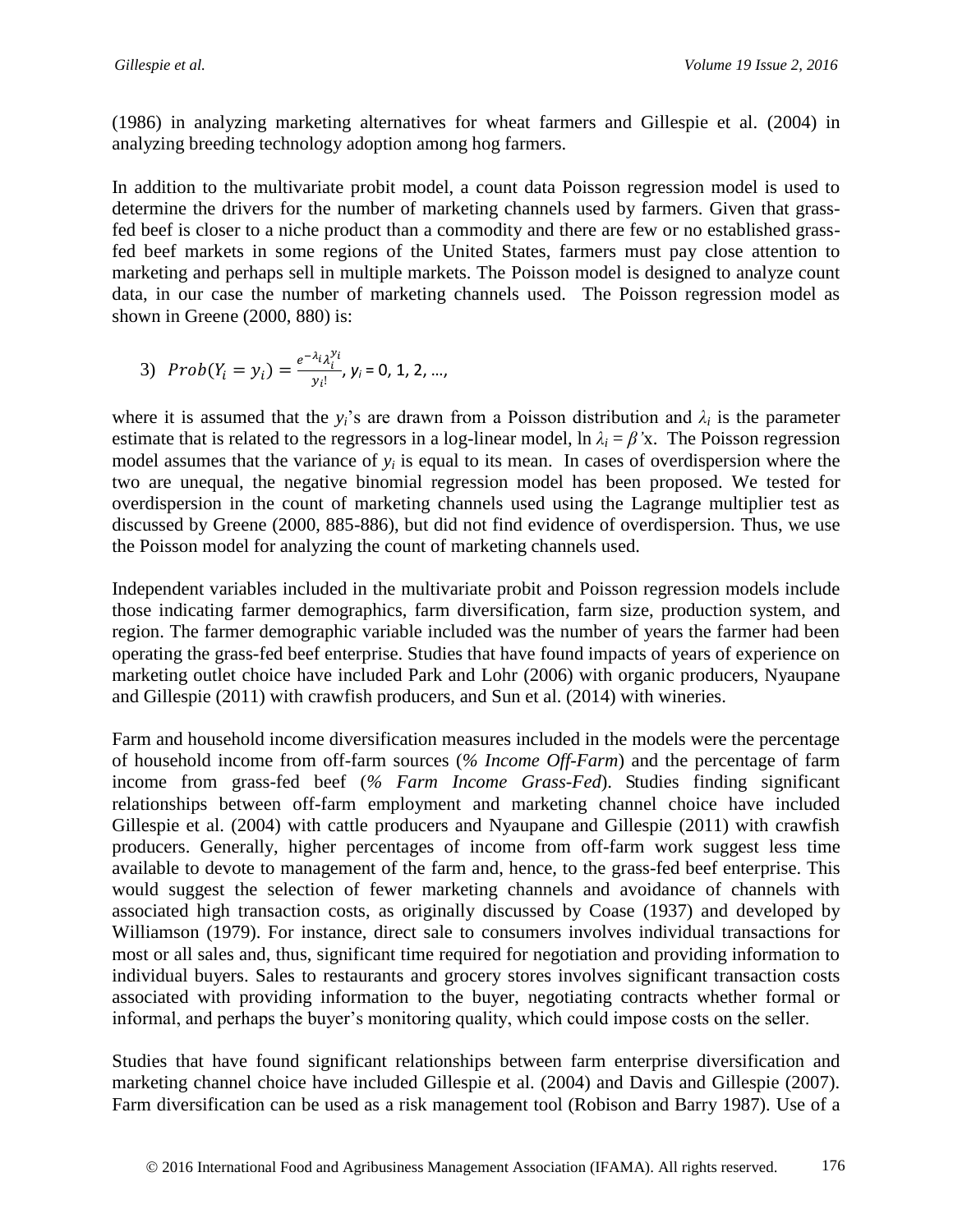larger number of marketing channels would tend to diversify the marketing portfolio, a strategy that producers depending more extensively on the grass-fed beef enterprise could use to reduce risk. Furthermore, greater dependence on the grass-fed beef enterprise suggests more time available to devote to marketing, suggesting a more diversified marketing portfolio and selection of marketing channels that involve higher transaction costs such as direct sale to consumers and to restaurants and grocery stores.

Farm size measures included in the models were the number of grass-fed beef animals raised to harvest weight (*Cattle Raised*) and the total number of acres on the farm (*Acres*). Studies finding significant relationships between firm size and choice of marketing channel or method include Fletcher and Terza (1986) with wheat producers, Schmitz et al. (2003) with US stocker cattle, Park and Lohr (2006) with organic producers, and Sun et al. (2014). Greater volume allows transaction costs per unit sold to decrease and opens the opportunity for selling via channels that may demand higher volume, such as grocery stores, restaurants, and wholesalers. Larger-scale producers would not be expected to depend as heavily upon marketing channels with higher associated transaction costs, such as direct sale to consumers. Production system was included using a dummy variable indicating the farm was producing certified *Organic* beef.

Farm region variables were included, with *South* including AL, AR, FL, GA, KY, LA, MS, NC, SC, TN, VA, and WV. *Northeast* includes CT, DE, ME, MD, MA, NH, NJ, NY, PA, RI, and VT. *Pacific* includes CA, OR, and WA. *West* includes AK, AZ, CO, HI, ID, KS, OK, MT, NE, NM, ND, SD, TX, UT, and WY. The baseline *Midwest* includes IL, IN, IA, MI, MN, MO, NE, OH, and WI. Park and Lohr (2006) found differences in marketing behavior by region.

## **Results**

Of the terms grass-fed beef producers believed applied to the beef they produced, the terms "hormone-free," "local," "natural," and "antibiotic-free" were chosen by over 93% of the producers (Table 1). Given the "local" nature of marketing of most grass-fed beef in the United States, the "local" label is not surprising. Furthermore, the "hormone-free" and "antibiotic-free" labels are consistent with American Grass-fed Association guidelines if "hormone-free" refers simply to no hormones being administered to cattle. Eighty-nine percent reported that "tender" applied while 65.5% reported that "lean" applied to the grass-fed beef produced on their farms. The relatively high percentage that believed the term "tender" applied to their grass-fed beef is consistent with what many in the industry claim to be the case – that good forage management practices lead to a tender product. Lozier et al. (2004) asked producers what keywords they used to describe their product, finding that grass-fed (and other similar terms); natural; antibiotic-free, drug-free; and hormone-free, chemical-free were the most frequently used terms. Lean and tender had fewer counts than the others.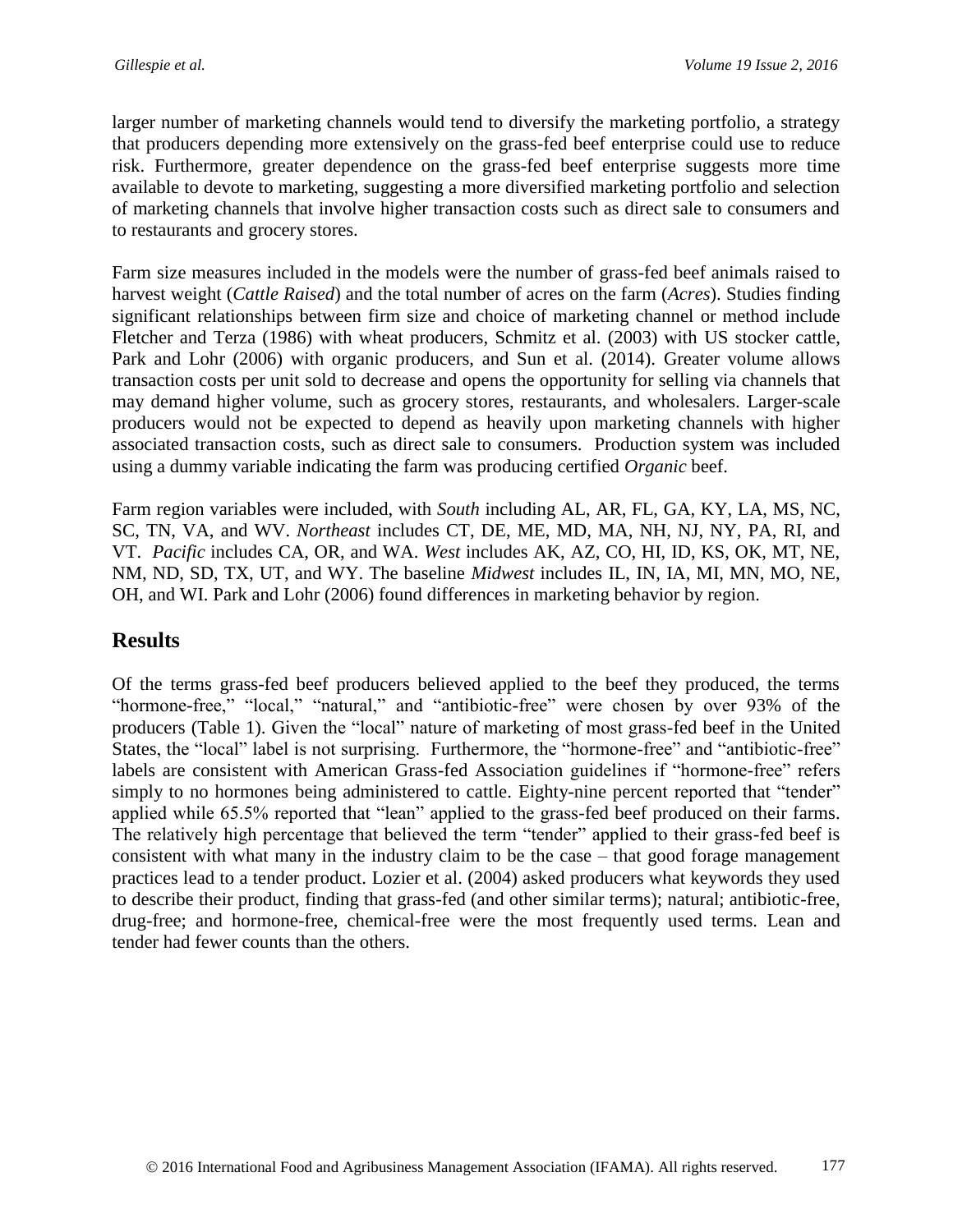|                 | which of the following terms would apply to the grass-fed beef produced by annihals on your farm. |  |  |  |
|-----------------|---------------------------------------------------------------------------------------------------|--|--|--|
| <b>Term</b>     | Percentage responding indicating this term applies                                                |  |  |  |
| Hormone-Free    | 97.4                                                                                              |  |  |  |
| Local           | 96.1                                                                                              |  |  |  |
| Natural         | 95.6                                                                                              |  |  |  |
| Antibiotic-Free | 93.2                                                                                              |  |  |  |
| Tender          | 89.0                                                                                              |  |  |  |
| Lean            | 65.5                                                                                              |  |  |  |

#### **Table 1**. Responses to the question:

"Which of the following terms would apply to the grass-fed beef produced by animals on your farm?"

**Note.** Respondents could indicate that more than one of these terms apply; thus, the percentages do not sum to 100.

The most important factors in determining when to harvest and/or sell cattle were weight of the animal and consumer demand (Table 2). Following closely behind was availability of forage, which had the highest standard deviation of any of the factors considered in the survey, suggesting it was highly important for many, but not important at all for about 10% of the respondents. Age of the animal, body frame, and time of the year were in a second tier of importance, while both market price and the immediate need for cash were of much lower importance, with about 50% each responding that these reasons were not important at all in their harvest timing decisions. It is not surprising that market price would be of low importance particularly because (1) holding animals for specific lengths of time until price increases potentially moves the animal away from an optimal harvest time for meat quality and (2) few grass-fed beef animals are sold in the beef commodity market, with many producers having the opportunity to differentiate their product (set price) and sell to repeat customers. These results corroborate those found by Lozier et al. (2004), where weight was slightly more important than age, which was slightly more important than time of the year, though the differences were not great. In our case, weight of the animal was more important than the other two.

| Trow important are the following factors in your decision of when to har vest of sent your cattle. |             |                  | (1)        | (2)       | (3)              | (4)           |
|----------------------------------------------------------------------------------------------------|-------------|------------------|------------|-----------|------------------|---------------|
|                                                                                                    | <b>Mean</b> | <b>Standard</b>  | <b>Not</b> | Somewhat  | Very             | <b>Highly</b> |
| <b>Factor</b>                                                                                      | $(1-4)$     | <b>Deviation</b> | Important  | Important | <b>Important</b> | Important     |
| Weight of the animal                                                                               | 3.00        | 0.79             | 2.4        | 24.1      | 44.4             | 29.1          |
| Consumer demand                                                                                    | 2.99        | 0.89             | 6.5        | 20.4      | 40.1             | 33.0          |
| Availability of forage                                                                             | 2.88        | 2.17             | 10.2       | 27.3      | 36.7             | 25.7          |
| Age of the animal                                                                                  | 2.74        | 0.85             | 6.3        | 33.2      | 40.6             | 19.9          |
| Body frame                                                                                         | 2.65        | 0.88             | 10.2       | 31.4      | 41.1             | 17.3          |
| Time of the year                                                                                   | 2.64        | 1.03             | 15.2       | 31.7      | 27.5             | 25.7          |
| Market price                                                                                       | 1.78        | 0.96             | 51.3       | 27.7      | 12.8             | 8.1           |
| Immediate need for cash                                                                            | 1.65        | 0.75             | 48.8       | 40.4      | 7.9              | 2.9           |

| <b>Table 2.</b> Responses to the question: |  |  |  |                                                                                                    |
|--------------------------------------------|--|--|--|----------------------------------------------------------------------------------------------------|
|                                            |  |  |  | "How important are the following factors in your decision of when to harvest or sell your cattle?" |

**Note.** Outcomes expressed in percentages of importance from respondents

Table 3 provides the results of general marketing questions in the survey. Producers indicated that their grass-fed beef animals were ready for harvest/slaughter at a mean weight of 1,047 pounds, compared with 980 pounds found by Lozier et al. (2004). The standard deviation of 181 suggests relatively wide variation in the weights at which animals are harvested. About 95% of producers sold grass-fed beef as meat. Beef was sold year-round by 62% of the producers, compared with 48% of producers selling year-round in the Lozier et al. (2004) study.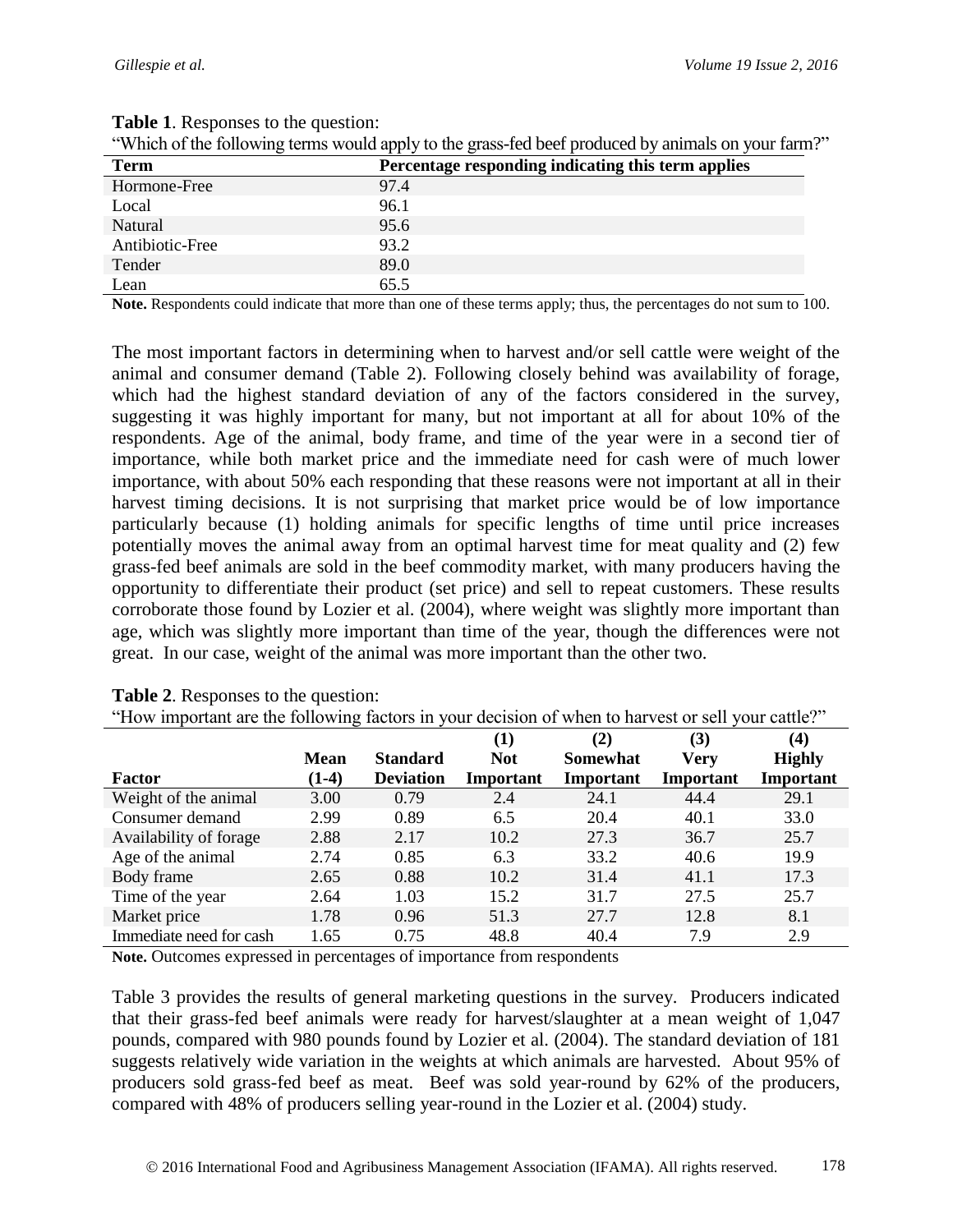Of the eight marketing channels listed in the questionnaire, a mean of approximately 2.5 were used by producers (Table 3). The standard deviation of 1.4, however, showed that a relatively large range of numbers of marketing channels was used by producers. The use of multiple marketing outlets was also found by Lozier et al. (2004). Table 4 provides percentages of surveyed producers using each of the marketing channels. Approximately 96% sold direct to consumers, likely comparable to Lozier et al.'s (2004) sale to "local individuals," 95%. Approximately 39% sold online via the internet, 36% sold via farmer's markets, and 31% sold to restaurants compared with 16% in Lozier et al.'s (2004) results. Approximately 18% sold via grocery stores compared with Lozier et al.'s (2004) finding that 28% sold via independent stores and 5% sold via chain supermarkets. Sixteen percent sold via wholesalers and/or retailers, 7% sold via cooperatives, and 4% sold via dealers, brokers, and meat packers. These results are generally consistent in ordering with those found by Mainville et al. (2009) in a telephone survey of forty-two direct marketers of beef in Virginia, but the results cannot be directly compared since their producers were not necessarily finishing their cattle on pasture.

| 5 <sup>-44</sup>                                                                      |              |               |             |                                     |
|---------------------------------------------------------------------------------------|--------------|---------------|-------------|-------------------------------------|
| <b>Question</b>                                                                       | <b>Units</b> | <b>Median</b> | <b>Mean</b> | <b>Standard</b><br><b>Deviation</b> |
| At what live weight are your grass-fed beef<br>animals ready for harvest / slaughter? | Pounds       | 1,050         | 1,047.2     | 181.4                               |
| Did you sell grass-fed beef as meat in 2012?                                          | $\%$ "Yes"   | 100           | 95.0        |                                     |
| Do you sell beef seasonally or year-round?                                            | % Year-Round | 100           | 61.6        | $\overline{\phantom{a}}$            |
| Number of marketing channels used by producers                                        | Number       | 2             | 2.5         | 1.40                                |
| Number of primary sources of information for<br>market prices for grass-fed beef      | Number       |               | 1.4         | 0.84                                |
| Number of venues through which beef is<br>advertised                                  | Number       | 2             | 2.6         | 1.13                                |

| Table 3. Descriptive statistics of selected general marketing questions |  |  |  |
|-------------------------------------------------------------------------|--|--|--|
|                                                                         |  |  |  |

#### **Table 4.** Responses to the question:

"Which of the following marketing channels do you use to sell your beef?"

| <b>Marketing Channel</b>          | Percentage of respondents indicating they use this channel |
|-----------------------------------|------------------------------------------------------------|
| Direct sale to consumers          | 96.2                                                       |
| Online / Internet                 | 38.8                                                       |
| Farmer's market                   | 35.9                                                       |
| Restaurant                        | 31.1                                                       |
| Grocery stores                    | 18.2                                                       |
| Wholesalers and/or retailers      | 16.0                                                       |
| Cooperative                       | 7.3                                                        |
| Dealers, brokers, or meat packers | 4.3                                                        |

**Note.** Respondents could indicate the use of more than one of the marketing channels; thus, the percentages do not sum to 100.

Of the six primary sources of information listed in the questionnaire for gaining information on market prices for grass-fed beef, the average number of sources consulted was 1.5; the standard deviation was 0.8 (Table 3). Table 5 presents the percentages using each of the six sources, with the Internet being the most heavily consulted source, at 58% usage. About 49% consulted with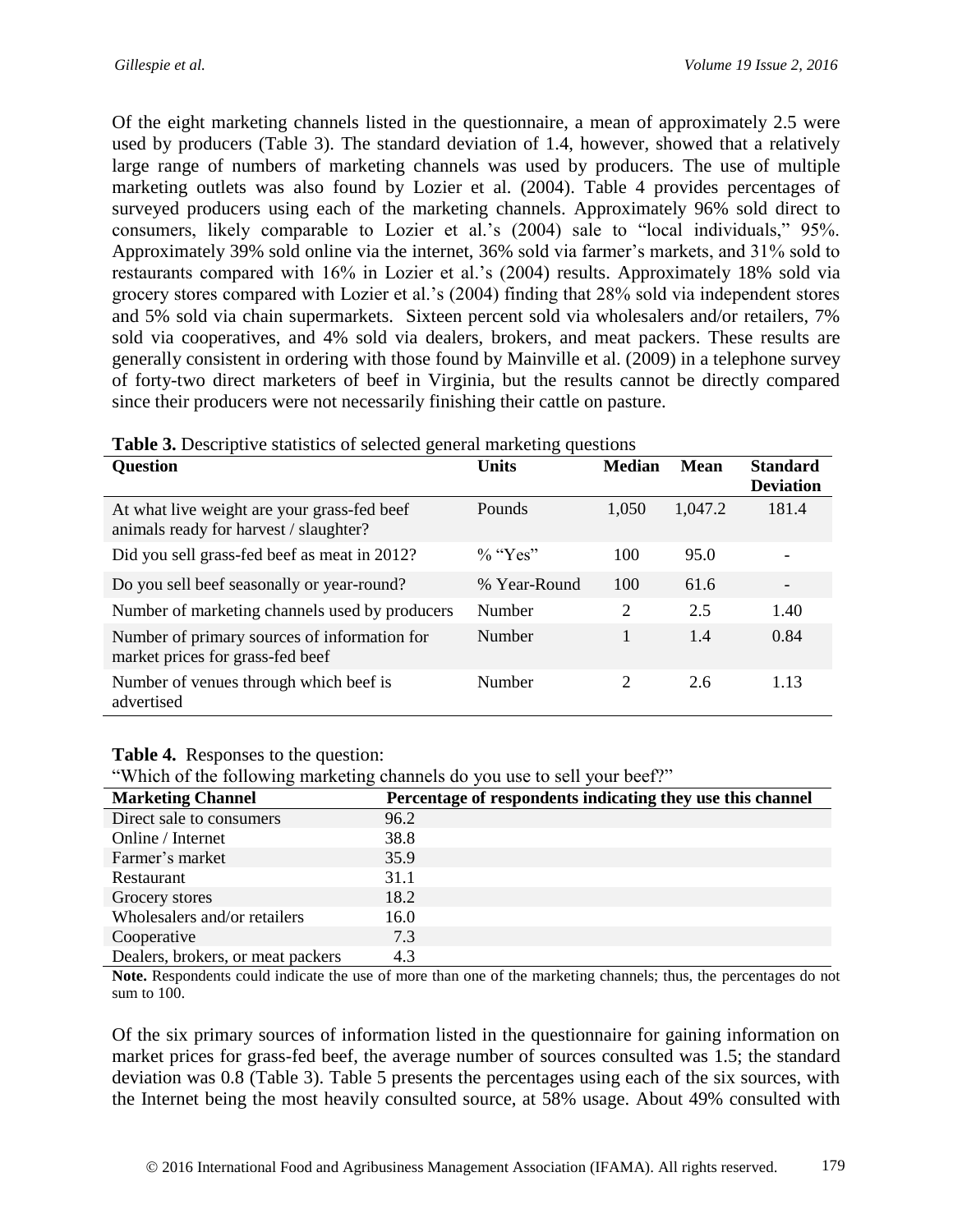other farmers for information on market prices and 19% used "other sources." An anonymous reviewer suggested that primary sources of grass-fed beef prices for some producers are farmer's markets and specialty stores. Indeed, nine producers indicated on their returned questionnaires that one of these sources was consulted for market prices, so these sources likely constitute a substantial portion of the "other" sources. Less frequently used sources included TV, radio, and magazines (10%), farm organizations (8%), and the extension service (6%).

| "What are your primary sources of information for market prices for grass-fed beef?" |                                                                                                |  |  |  |
|--------------------------------------------------------------------------------------|------------------------------------------------------------------------------------------------|--|--|--|
|                                                                                      | Source of Market Price Information Percentage of respondents indicating they use these sources |  |  |  |
| Internet                                                                             | 58.0                                                                                           |  |  |  |
| <b>Other Farmers</b>                                                                 | 48.8                                                                                           |  |  |  |
| <b>Other Sources</b>                                                                 | 19.2                                                                                           |  |  |  |
| TV, Radio, or Magazines                                                              | 9.8                                                                                            |  |  |  |
| Farm Organizations                                                                   | 8.1                                                                                            |  |  |  |
| <b>Extension Service</b>                                                             | 5.7                                                                                            |  |  |  |

#### **Table 5.** Responses to the question:

**Note.** Respondents could indicate the use of more than one of the sources of information; thus, the percentages do not sum to 100.

The average number of venues through which grass-fed beef has been advertised was 2.6, with a standard deviation of 1.1 (Table 3). Table 6 shows that word-of-mouth was used by the highest percentage of producers, at 90%, followed by the Internet, 83%, and email, 47%. Lesser-used venues included newspaper / magazine and telephone (10% each), "other means," 8%, and direct mail, 7%. Radio and/or TV was used by 4% of respondents. Only 3% reported not advertising, clearly indicating the need for most grass-fed beef farms to advertise their product. These results are compared with Lozier et al. (2004), who like our study found word-of-mouth to be used by the greatest percentage of producers, followed by website, direct mail, newspaper / magazine, and others. Our greater percentage of Internet and email responses and lower percentage of direct mail and other means surely reflects the period in which the survey was conducted, with Internet and email usage much greater in 2013 than in 2001.

| <b>Advertising Venue</b> | Percentage of respondents indicating they advertise using |
|--------------------------|-----------------------------------------------------------|
|                          | this venue                                                |
| Word-of-Mouth            | 89.7                                                      |
| Internet                 | 82.7                                                      |
| Email                    | 47.2                                                      |
| Newspaper or Magazine    | 10.3                                                      |
| Telephone                | 10.1                                                      |
| <b>Other Means</b>       | 8.1                                                       |
| Direct Mail              | 7.1                                                       |
| Radio and/or TV          | 3.8                                                       |
| Do Not Advertise         | 3.0                                                       |

**Table 6.** Responses to the question: "How do you advertise your beef product?

**Note.** Respondents could indicate the use of more than one method for advertising; thus, the percentages do not sum to 100.

Table 7 shows the percentages of producers selling grass-fed beef in various forms in 2012. The highest percentage of producers sold grass-fed beef as whole sides (65%), followed by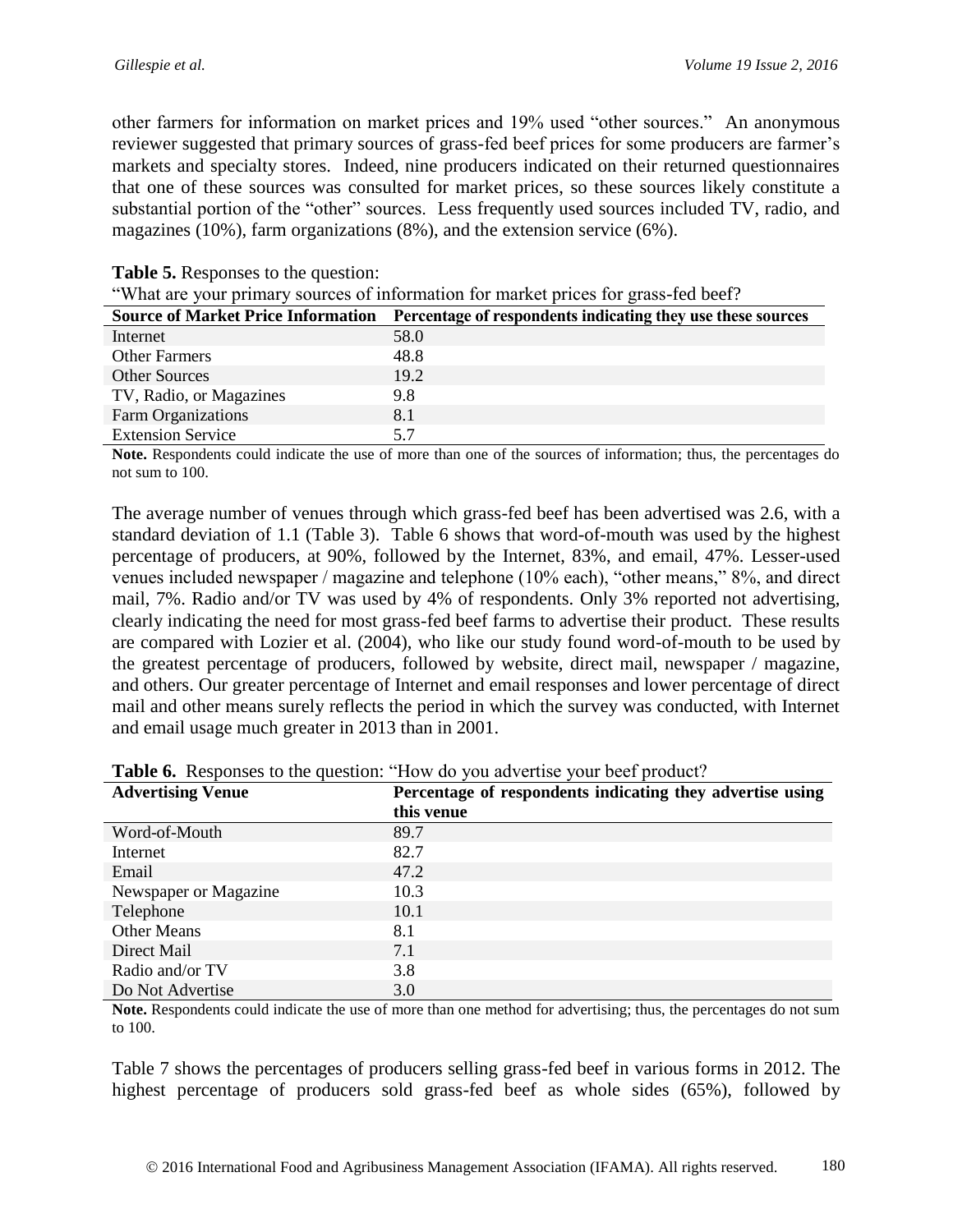hamburger (59%), whole carcass (56%), and individual cut (54%). These are followed by quarter (47%) and mixed quarter (43%). Boxed beef was sold by only 25% and "other" was sold by 12%. These results are generally consistent with Lozier et al. (2004), who found whole side to be the most commonly reported at 74%, followed by the following in the range of 48–57%: split side or mixed quarter, hamburger, individual cut, and whole carcass. They also found boxed beef to be the least common form producers used to sell grass-fed beef.

| ັັ                    |                                                          |
|-----------------------|----------------------------------------------------------|
| Form                  | Percentage of respondents indicating they sell grass-fed |
|                       | beef in these forms                                      |
| Whole Side            | 64.6                                                     |
| Hamburger             | 59.1                                                     |
| <b>Whole Carcass</b>  | 56.0                                                     |
| Individual Cut        | 54.0                                                     |
| Quarter               | 46.7                                                     |
| Mixed Quarter         | 42.5                                                     |
| Box - Different Sized | 24.9                                                     |
| Other                 | 11.7                                                     |

**Table 7**. Farmers (95%) selling grass-fed beef as meat in 2012<sup>1</sup>

**Note.** <sup>1</sup>Respondents could indicate the sale of beef in more than one of the forms; thus, the percentages do not sum to 100.

### *Multivariate Probit and Poisson Regression Results*

Variance inflation factors do not indicate a problem with multicollinearity among independent variables in the regression. The highest was 1.58, which is much lower than the "rule of thumb" that variance inflation factors greater than ten indicate harmful multicollinearity (Kennedy 1992, 183). For all models, Huber-White heteroskedasticity-consistent standard errors were estimated. Table 8 provides the means of variables included in the multivariate probit and Poisson regression models, unless provided in earlier tables. Tables 9 (see Appendix) and Table 10 show results of the probit and Poisson models examining marketing channel use. Producers who had been operating farms for longer periods were less likely to use the Internet to market their grassfed beef. This result is not surprising given that those with greater experience are likely to have developed expertise in marketing via alternative marketing channels prior to extensive availability of the Internet as a marketing venue.

Farm income diversification significantly impacted marketing channel choice. Greater percentages of income from off-farm sources decreased marketing via direct sale to consumers, cooperatives, restaurants, farmer's markets, and wholesalers and retailers. Two of these marketing channels require significant transaction costs for each sale, with (1) direct sale to consumer generally requiring personal interaction with each sale and (2) the use of farmer's markets generally requiring significant effort to load and display product as well as sell individually to consumers regularly during the week. In many cases, producers selling to restaurants have developed professional relationships with restaurant personnel and deliver the product to those restaurants on a regular basis. Formation and maintenance of cooperatives can also require significant effort on the part of member producers. For these reasons, it is not surprising that producers with greater percentages of income from off-farm sources would be less likely to utilize marketing channels that require relatively high transaction costs. The Poisson regression estimates show that producers with greater percentages of household income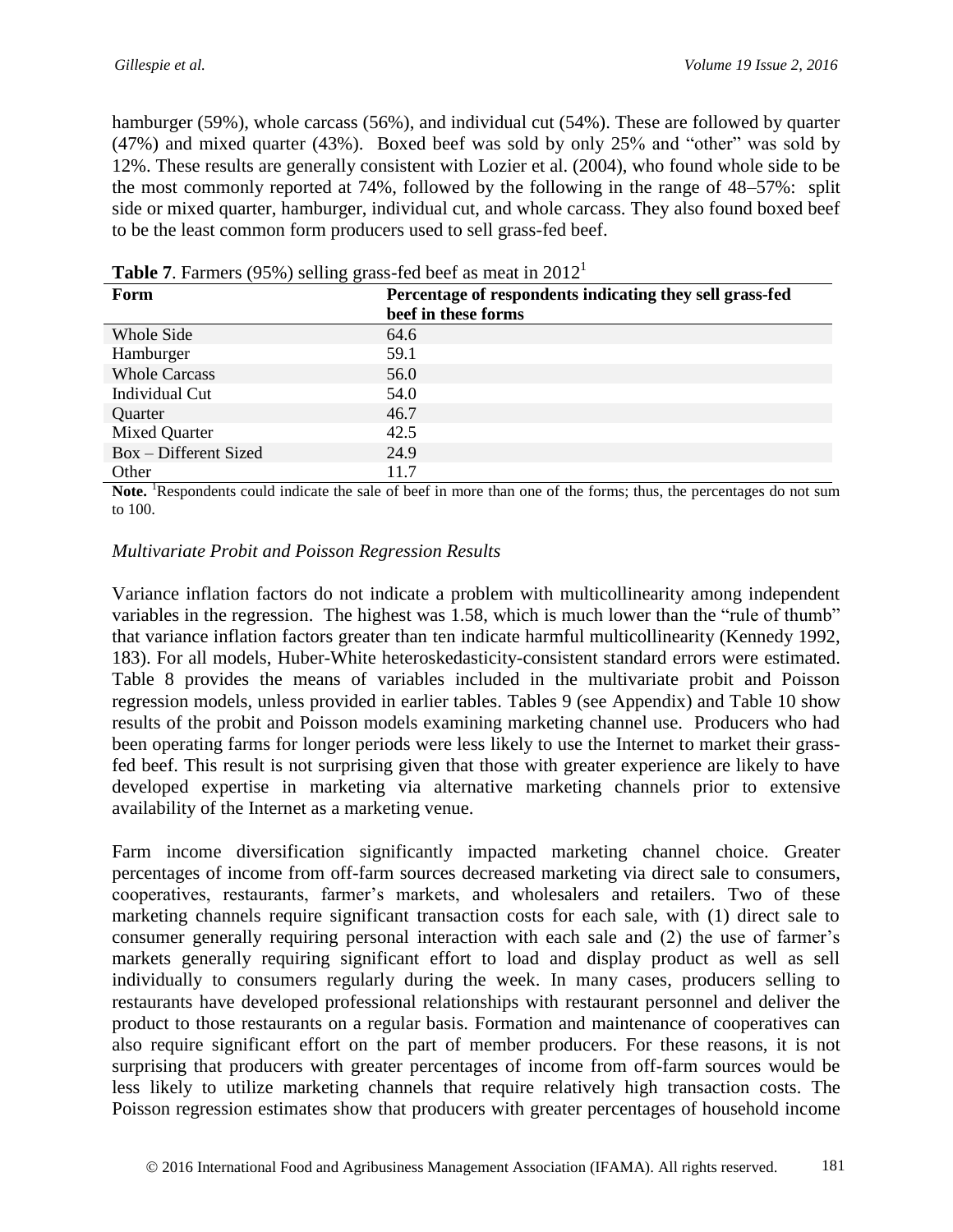from off-farm sources use fewer marketing channels for their grass-fed beef; with each additional 20% of household income from off-farm sources, the number of marketing channels used decreased by 0.19.

| <b>Variable</b>                | <b>Definition</b>                                              | <b>Median</b>    | <b>Mean</b> | <b>Standard</b><br><b>Deviation</b> |
|--------------------------------|----------------------------------------------------------------|------------------|-------------|-------------------------------------|
| <b>Years Operated</b>          | Number                                                         | 10               | 1.32        | 8.05                                |
| % Income Off-Farm              | 1: $0-19\%$ ; 2: 20-39%; 3: 40-59%; 4: 60-79%;<br>$5:80-100\%$ | $\overline{4}$   | 3.36        | 1.57                                |
| % Farm Income GFB              | 1: $0-19\%$ ; 2: 20-39%; 3: 40-59%; 4: 60-79%;<br>$5:80-100\%$ | 3                | 2.87        | 1.64                                |
| Animals Raised to<br>Slaughter | Number                                                         | 16               | 40.00       | 127.13                              |
| <b>Total Acres</b>             | Number Divided by 1,000                                        | 0.23             | 1.54        | 9.15                                |
| Cow-Calf                       | Portion Including the Cow-Calf Segment                         | $\mathbf{1}$     | 0.80        | 0.40                                |
| Certified Organic              | Portion Producing Certified Organic Beef                       | $\overline{0}$   | 0.10        | 0.30                                |
| Northeast                      | Portion in Northeast Region                                    | $\boldsymbol{0}$ | 0.21        | 0.41                                |
| Midwest                        | Portion in Midwest Region                                      | $\mathbf{0}$     | 0.27        | 0.44                                |
| South                          | Portion in South Region                                        | $\boldsymbol{0}$ | 0.17        | 0.38                                |
| West                           | Portion in West Region                                         | $\overline{0}$   | 0.22        | 0.41                                |
| Pacific                        | Portion in Pacific Region                                      | $\overline{0}$   | 0.14        | 0.35                                |

| <b>Table 8.</b> Descriptive statistics of the independent variables included in the multivariate probit |  |  |  |
|---------------------------------------------------------------------------------------------------------|--|--|--|
| and Poisson regression models                                                                           |  |  |  |

Greater percentages of farm income from the grass-fed beef enterprise increased the use of restaurants and grocery stores as marketing channels for grass-fed beef. This variable, like the percentage of household income from off-farm sources, provides a measure of the importance of income diversification on marketing channel choice. Both of these marketing channels generally involve significant effort in developing relationships with sellers. In both cases, delivery is likely on occasional, if not regular, bases and maintenance of strong relationships with restaurant and store managers are of importance. Thus, it is unsurprising that greater use of these venues would occur when the grass-fed beef enterprise is of greater relative economic importance to the producer. Furthermore, a greater percentage of farm income from the grass-fed beef enterprise increased the number of marketing channels used by grass-fed beef producers, with an additional 20% of farm income from grass-fed beef resulting in the use of 0.16 additional marketing channels.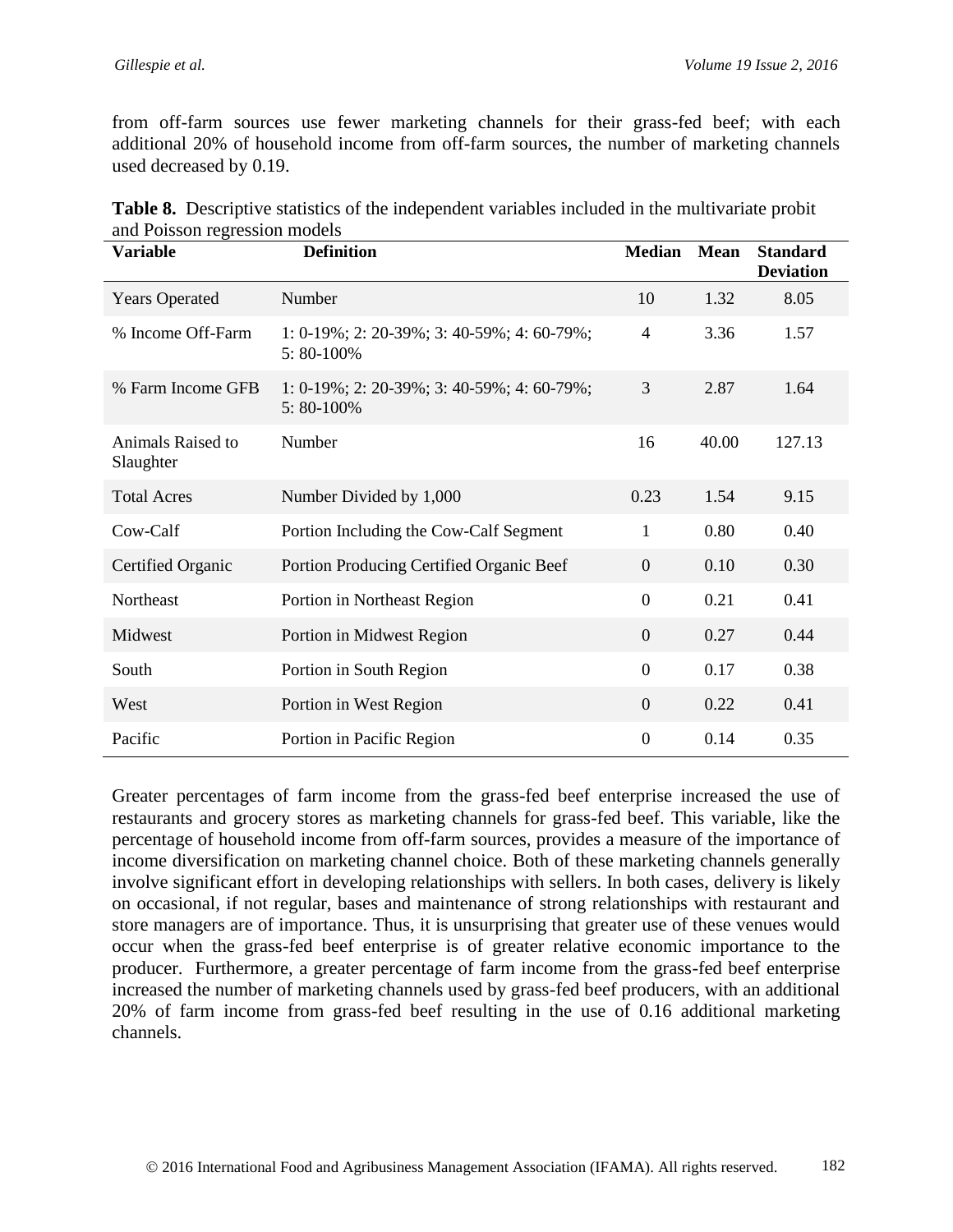| <b>Variable</b>             | <b>Estimate</b> | <b>Marginal Effect</b> |
|-----------------------------|-----------------|------------------------|
| Constant                    | 1.0300***       |                        |
|                             | (0.1184)        |                        |
| Years operated              | $-0.0024$       |                        |
|                             | (0.0044)        |                        |
| % Income off-farm           | $-0.0734***$    | $-0.1894***$           |
|                             | (0.0221)        | (0.0567)               |
| % Farm income GFB           | $0.0604***$     | $0.1558***$            |
|                             | (0.0203)        | (0.0522)               |
| Animals raised to slaughter | $0.0006**$      | $0.0017***$            |
|                             | (0.0003)        | (0.0007)               |
| Total acres                 | $0.0222***$     | $0.0572***$            |
|                             | (0.0053)        | (0.0134)               |
| Cow-calf                    | $-0.1135$       |                        |
|                             | (0.0767)        |                        |
| Certified organic           | $-0.0598$       |                        |
|                             | (0.1355)        |                        |
| Northeast                   | $0.1860**$      | $0.5072*$              |
|                             | (0.0875)        | (0.2520)               |
| South                       | $0.1795*$       | 0.4931                 |
|                             | (0.1031)        | (0.3027)               |
| West                        | 0.0307          |                        |
|                             | (0.0987)        |                        |
| Pacific                     | $-0.0460$       |                        |
|                             | (0.1132)        |                        |
| Observations                | 336             |                        |
| Prob > $\chi^2$             | 0.000           |                        |
| Pseudo $R^2$                | 0.0338          |                        |

**Table 10**. Poisson regression analysis results with dependent variable, number of marketing outlets used $^{1,2}$ 

Note. <sup>1</sup>Symbols \*\*\*, \*\*, and \* indicate statistical significance at the 0.01, 0.05, and 0.10 levels, respectively. <sup>2</sup>Numbers in parenthesis are robust standard errors.

Farm size was included using two variables, number of animals raised to slaughter and total farm acres. Producers raising more animals to slaughter weight were less likely to market beef directto-consumer and more likely to market via restaurants, grocery stores, and wholesalers / retailers. Volume is often of importance when supplying retailers or restaurants, as opposed to selling direct-to-consumer, where product is commonly sold in small volume and transaction costs per unit sold are relatively high. A greater number of total acres operated increased the probability of selling via dealers, brokers, or meat packers. Increases in both numbers of animals raised to slaughter weight and acres operated increased the total number of marketing channels used, suggesting that larger-scale producers were more likely to market via greater numbers of marketing channels. Certified organic producers were less likely to market via farmer's markets. Region was of importance in marketing channel choice. Relative to midwestern producers, northeastern producers were less likely to market via cooperatives and more likely to market via restaurants, grocery stores, and dealers, brokers, or meat packers. Northeastern producers also marketed via a greater number of marketing channels than midwestern producers. Southern producers were more likely to market via dealers, brokers, or meat packers and marketed via a greater number of marketing channels than midwestern producers. Finally, *Pacific* producers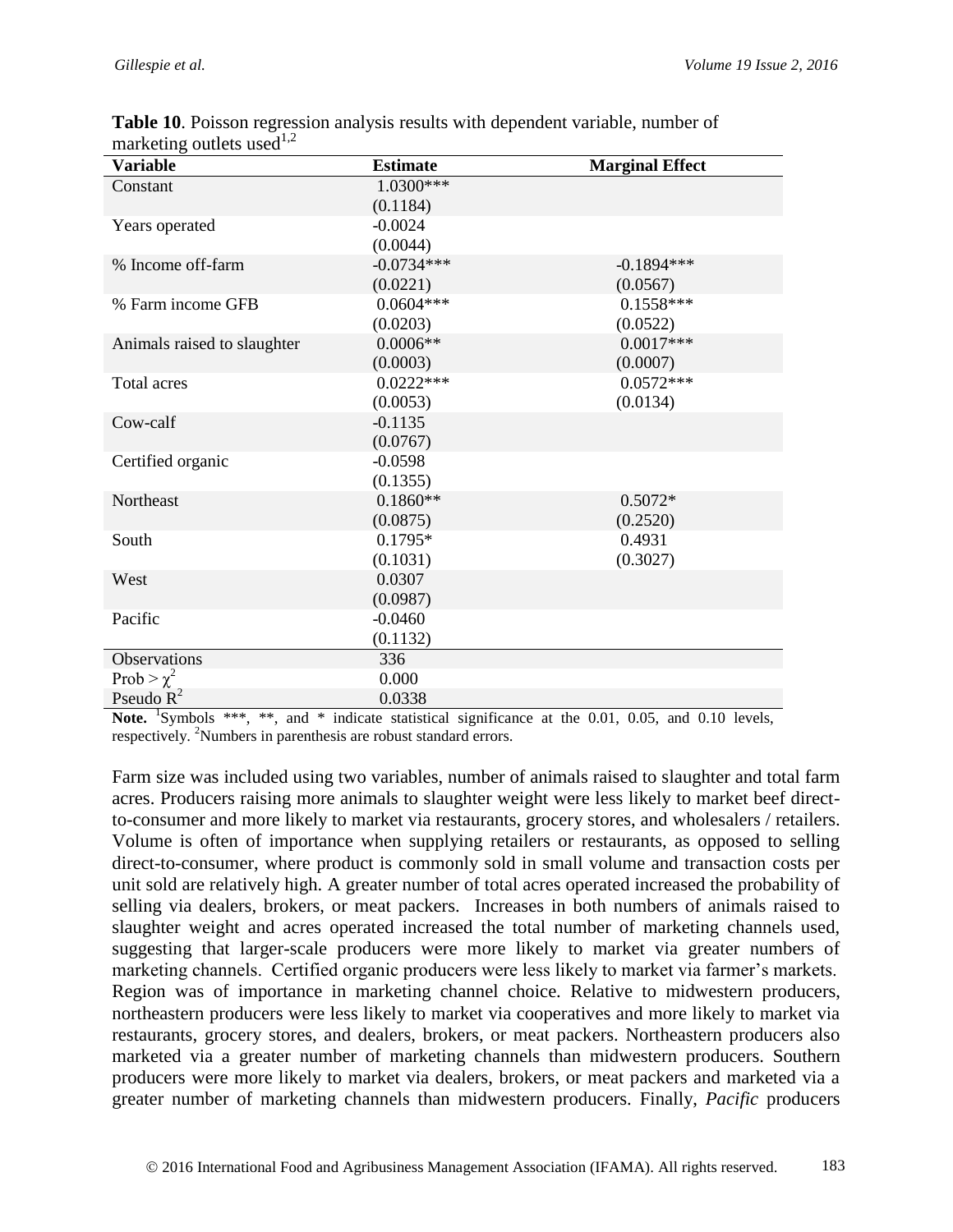were more likely to market via the Internet and less likely to market via restaurants and farmer's markets than midwestern producers.

### **Conclusions**

Limited work has addressed the nature of farmer grass-fed beef marketing in the United States. This research addresses the what, where, and how of grass-fed beef marketing. With rapidly growing consumer interest in grass-fed beef, our observations have been that grocery store and restaurant managers are increasingly searching for sources of grass-fed beef and some producers are open to entering into alternative business arrangements (such as strategic alliances) for extending the market for their product. Knowledge of how grass-fed beef is currently marketed and the beef cuts currently being offered provides agricultural businesses with valuable information on the current grass-fed beef market. Furthermore, this knowledge allows post-farm gate agricultural businesses and current and prospective grass-fed beef producers to consider steps they might consider for improving markets for this product.

Our results are valid to the extent that we were able to find addresses for a representative sample of US grass-fed beef producers and that the respondents were a representative sample of those for whom we had addresses. Because of the nature of the grass-fed beef industry (few established markets with most producers developing their own markets), most producers likely have an Internet presence for marketing purposes, so we believe we have identified a good sample of producers.

Our results suggest that the vast majority of grass-fed beef farmers believe they can advertise their product as hormone-free, local, natural, antibiotic-free, and tender, and a majority would be able to advertise it as lean. Furthermore, farmers rank an animal attribute (weight) and consumer demand as the two most important factors in determining when to harvest/sell their animals rather than factors such as market price and immediate need for cash. Stressing animal attributes and consumer demand as important will lead to faster development of this segment of the beef industry as a more consistent quality product is provided to the consumer, encouraging repeat buyers.

By far the most frequently reported marketing channel was direct sale to consumers. This does not mean that this marketing channel accounted for the greatest volume, only that it was used by the highest percentage of producers. Potential benefits that make direct sale a desirable channel to market grass-fed beef include price premiums received and the ability to retain loyal customers. Direct sale was followed by Internet, farmer's market, and restaurant marketing, each in the 31–39% range of use. A third tier of use was grocery stores and wholesalers/retailers. Finally, cooperatives and dealers, brokers, or meat packers were the least likely to be reported as being used.

The Internet was the most heavily consulted source of information for market prices for grass-fed beef. The USDA now publishes a national monthly grass-fed beef price report on its website, so the Internet is likely increasingly a source of information for grass-fed beef pricing. Wholesale and direct marketed beef are quoted on a per pound basis whereas dressed carcass is quoted per hundred pounds. Word-of-mouth was the most popular mode for advertising grass-fed beef. This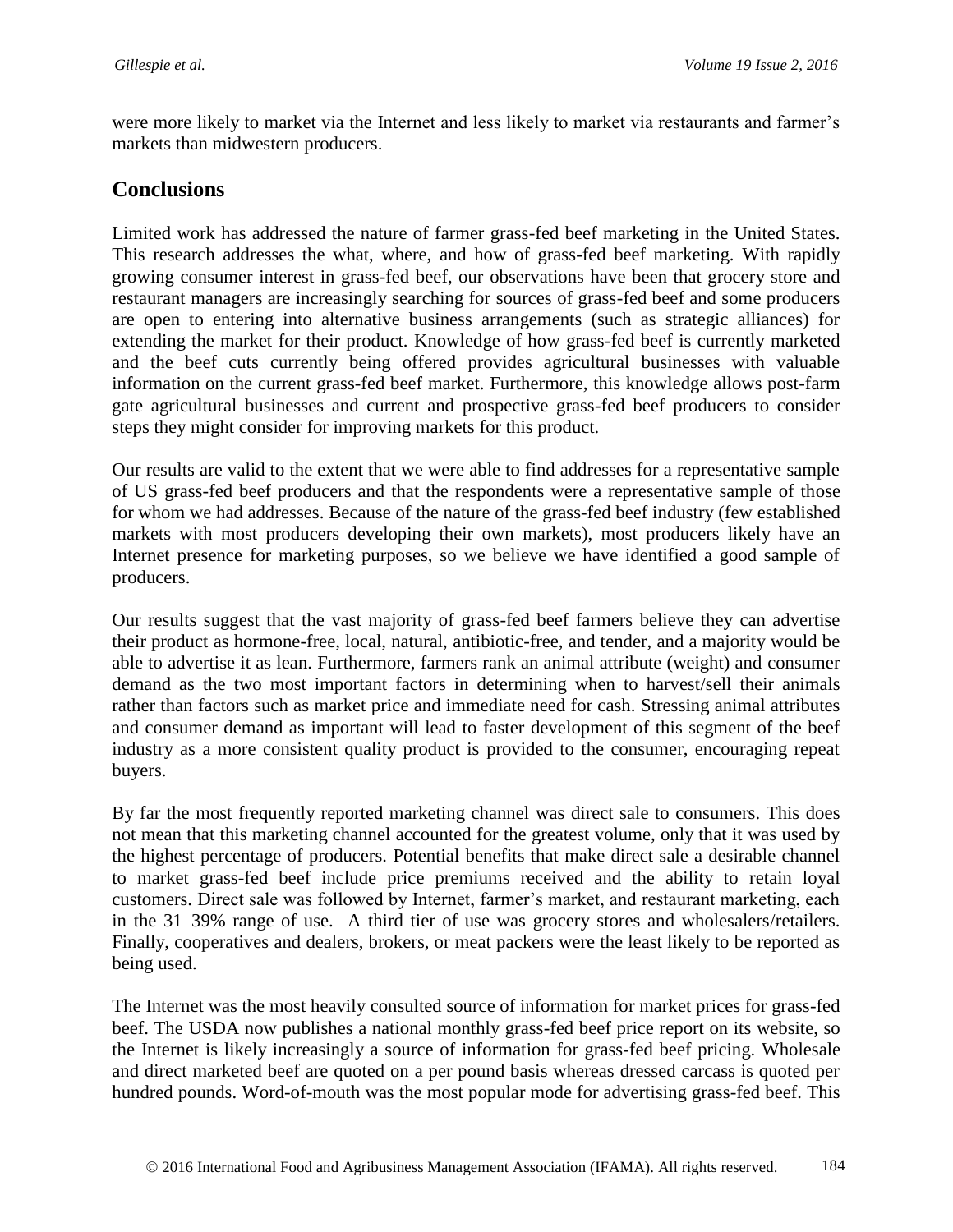shows potential for improving grass-fed beef sales by using low-cost advertising means such as free Internet sites and email.

Probit and Poisson regression results show a number of farm and farmer characteristics as drivers of marketing channel use. Higher transaction costs associated with direct marketing reduces its use by larger producers and those with higher percentages of off-farm income. Furthermore, those with higher percentages of off-farm income are lower users of farmer's markets, likely due to the higher transaction costs. Those marketing via restaurants and grocery stores tend to be larger-scale and more specialized in grass-fed beef production. Overall, farm size and diversification tended to be the major drivers of marketing channel choice, with those more specialized in grass-fed beef and larger-scale tending to use the largest numbers of marketing channels.

As the market for grass-fed beef continues to expand, many of the larger-scale grocery stores and restaurants with interest in carrying grass-fed beef products are likely to desire to purchase it in larger quantities than most grass-fed beef producers working alone can provide. This will likely lead to increased interest in unique strategic alliance arrangements, where producers market their product together with other producers, perhaps sharing common processing and distribution systems.Whether such alliances are organized as cooperatives, formal contracts, or through "looser" verbal agreements will depend upon the preferences of the firms involved. With the current marketing structure, however, that includes extensive direct selling of the product by the producer, we expect significant industry structural change in response to the increased demand. We believe that further research on strategic alliances that would facilitate the development of new markets for grass-fed beef would be helpful to the industry.

## **Acknowledgements**

The authors acknowledge funding from the National Institute of Food and Agriculture, Agriculture and Food Research Initiative (2011-67023-30098) and USDA Hatch funds (LAB94178). Any opinions, findings, conclusions, or recommendations expressed in this publication are those of the author(s) and do not necessarily reflect the view of the U.S. Department of Agriculture.

## **References**

American Grassfed. 2014. http://www.americangrassfed.org/about-us/our-standards/.

Asun, R.A., K. Rdz-Navarro, and J.M. Alvarado. 2015. Developing multidimensional Likert scales using item factor analysis: the case of four-point items. *Sociological Methods and Research* 45(1): 109-133. doi: 10.1177/0049124114566716.

Coase, R. 1937. The nature of the firm. *Econometrica* 4:386–407.

Conner, D.S. and D. Oppenheim. 2008. Demand for pasture-raised livestock products: results from Michigan surveys. *Journal of Agribusiness* 26:1–20.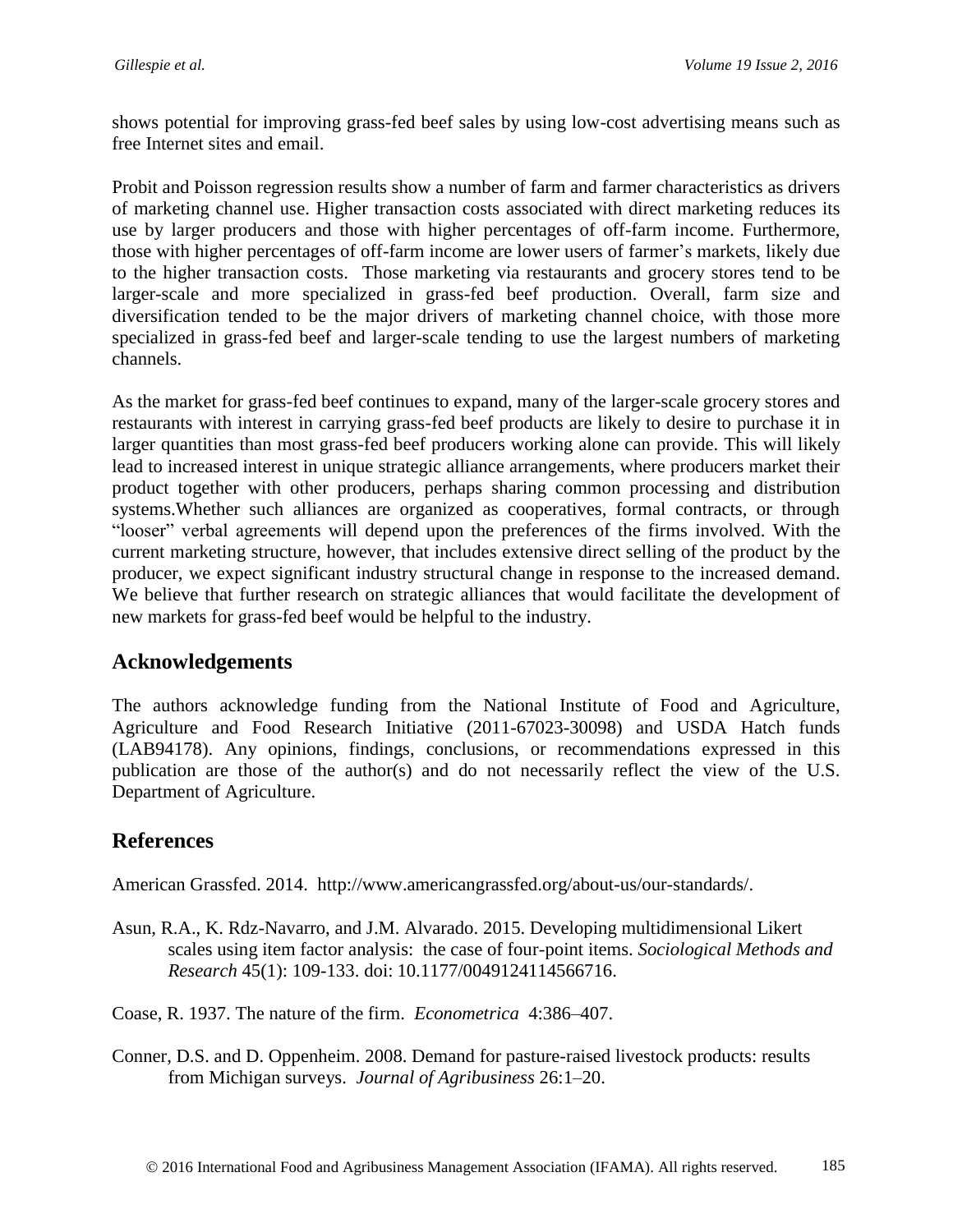- Daley, C.A., A. Abbott, P.S. Doyle, G.A. Nader and S. Larson. 2010. A review of fatty acid profiles and antioxidant content in grass-fed and grain-fed beef. *Nutrition Journal* 9:1– 12.
- Davis, C.G. and J.M. Gillespie. 2007. Factors affecting the selection of business arrangements by U.S. hog farmers. *Review of Agricultural Economics* 29:331–348.
- Dillman, D., J.D. Smyth and L.M. Christian. 2009. *Internet, Mail, and Mixed-Mode Surveys: The Tailored Design Method*, 3rd edition. New York: John Wiley and Sons.
- Federal Register. 2007. Grass (Forage) Fed Marketing Claim Standard. Federal Register Notice 72 FR 58631, October 16.
- Fletcher, S.M. and J.V. Terza. 1986. Analyzing farmers' selection of available marketing alternatives using the multivariate probit model. *Canadian Journal of Agricultural Economics* 34(2):243–252.
- Friedman, H.H., and T. Amoo. 1999. Rating the rating scales. *Journal of Marketing Management* 9:114-123.
- Gillespie, J., A. Basarir and A. Schupp. 2004. Beef producer choice in cattle marketing. *Journal of Agribusiness* 22(2):149–161.
- Gillespie, J.M., C.G. Davis and N.C. Rahelizatovo. 2004. Factors influencing the adoption of breeding technologies in U.S. hog production. *Journal of Agricultural and Applied Economics* 36(1):35–47.
- Greene, W.H. 2000. *Econometric Analysis*, 4<sup>th</sup> edition. Upper Saddle River NJ: Prentice Hall.
- Greene, W.H. 2012. *Econometric Analysis*, 7<sup>th</sup> edition. Pearson Education Limited: Edinburgh Gate, Harlow, Essen CM20 2JE, England.
- Gwin, L. 2009. Scaling-up sustainable livestock production: innovation and challenges for grassfed beef in the U.S. *Journal of Sustainable Agriculture* 33(2):189–209.
- Leheska, J.M., L.D. Thompson, J.C. Howe, E. Hentges, J. Boyce, J.C. Brooks, B. Shriver, L. Hoover and M.F. Miller. 2008. Effects of conventional and grass-feeding systems on the nutrient composition of beef. *Journal of Animal Science* 86(12):3575–3585.
- Kennedy, P. 1992. *A Guide to Econometrics*, 3<sup>rd</sup> edition. Cambridge, MA: The MIT Press.
- Lozier, J., E. Rayburn and J. Shaw. 2004. Growing and selling pasture-finished beef: results of a nationwide survey. *Journal of Sustainable Agriculture* 25:93–112.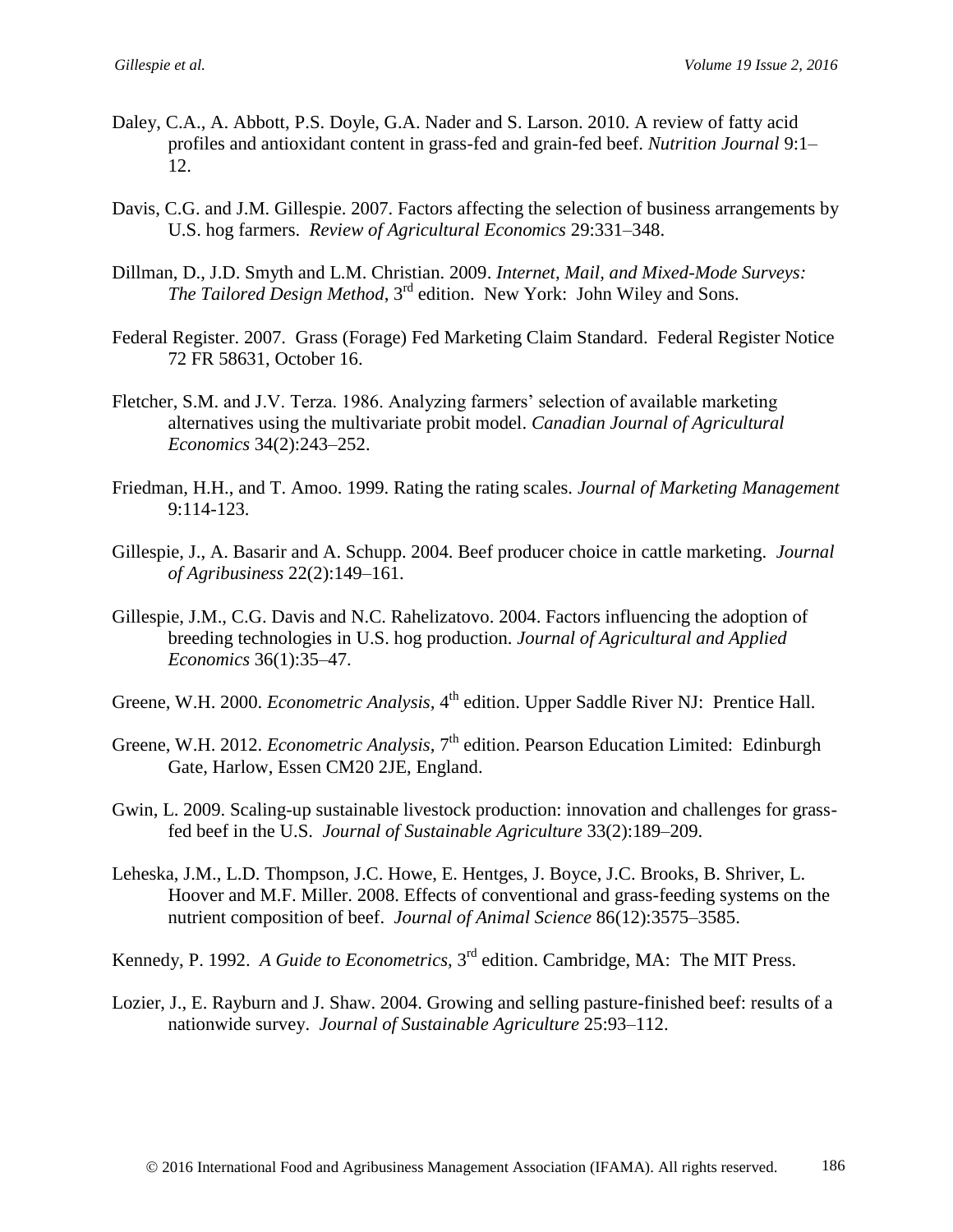- Mainville, D., G. Groover, A. Waddle and B. Webb. 2009. A characterization of direct-market beef processing and marketing in Virginia. Virginia Cooperative Extension Publication 448–123.
- Martin, J.M. and R.W. Rogers. 2004. Review: forage-produced beef: challenges and potential. *The Professional Animal Scientist* 20:205–210.
- McKluskey, J.J., T.I. Wahl, Q. Li and P.R. Wandschneider. 2005. U.S. grass-fed beef: marketing health benefits. *Journal of Food Distribution Research* 36:1–8.
- Mittelstaedt, R.A. 1971. Semantic properties of selected evaluation adjectives: other evidence. *Journal of Marketing Research* 8:236–237.
- Myers, J.H., and G. Warner. 1968. Semantic properties of selected adjectives. *Journal of Marketing Research* 5:409–412.
- Nyaupane, N.P. and J.M. Gillespie. 2011. Factors influencing producers' marketing decisions in the Louisiana crawfish industry. *Journal of Food Distribution Research* 42:1–11.
- Park, T. and L. Lohr. 2006. Choices of marketing outlets by organic producers: accounting for selectivity effects. *Journal of Agricultural and Food Industrial Organization* 4(1):1–24.
- Robison, L.J. and P.J. Barry. 1987. *The Competitive Firm's Response to Risk.* New York: MacMillan.
- Schmitz, T.G., C.B. Moss and A. Schmitz. 2003. Marketing channels compete for U.S. stocker cattle*. Journal of Agribusiness* 21(2):131–148.
- Sitz, B.M., C.R. Calkins, D.M. Feuz, W.J. Umberger and K.M. Eskridge. 2005. Consumer sensory acceptance and value of domestic, Canadian, and Australian grass-fed beef steaks. *Journal of Animal Science* 83(12):2863-2868. doi:/2005.83122863x.
- Steinberg, E.L. and J.W. Comerford. 2009. Case study: a survey of pasture-finished beef producers in the Northeastern U.S. *The Professional Animal Scientist* 25(1):104–108.
- Sun, L., M.I. Gomez, F.R. Chaddad, and R.B. Ross. 2014. Distribution channel choices of wineries in emerging cool climate regions. *Agricultural and Resource Economics Review*  43:87–103.
- Umberger, W.J., D.M. Feuz, C.R. Calkins, and K. Killinger-Mann. 2002. U.S. consumer preference and willingness-to-pay for domestic corn-fed beef versus international grassfed beef measured through an experimental auction. *Agribusiness* 18(4):491–504.
- Umberger, W.J., P.C. Boxall, and R.C. Lacy. 2009. Role of credence and health information in determining U.S. consumers' willingness-to-pay for grass-fed beef. *Australian Journal of Agricultural and Resource Economics* 5:603–623.
- Williamson, O.E. 1979. Transaction cost economics: the governance of contractual relations. *Journal of Law and Economics* 22:233–261.